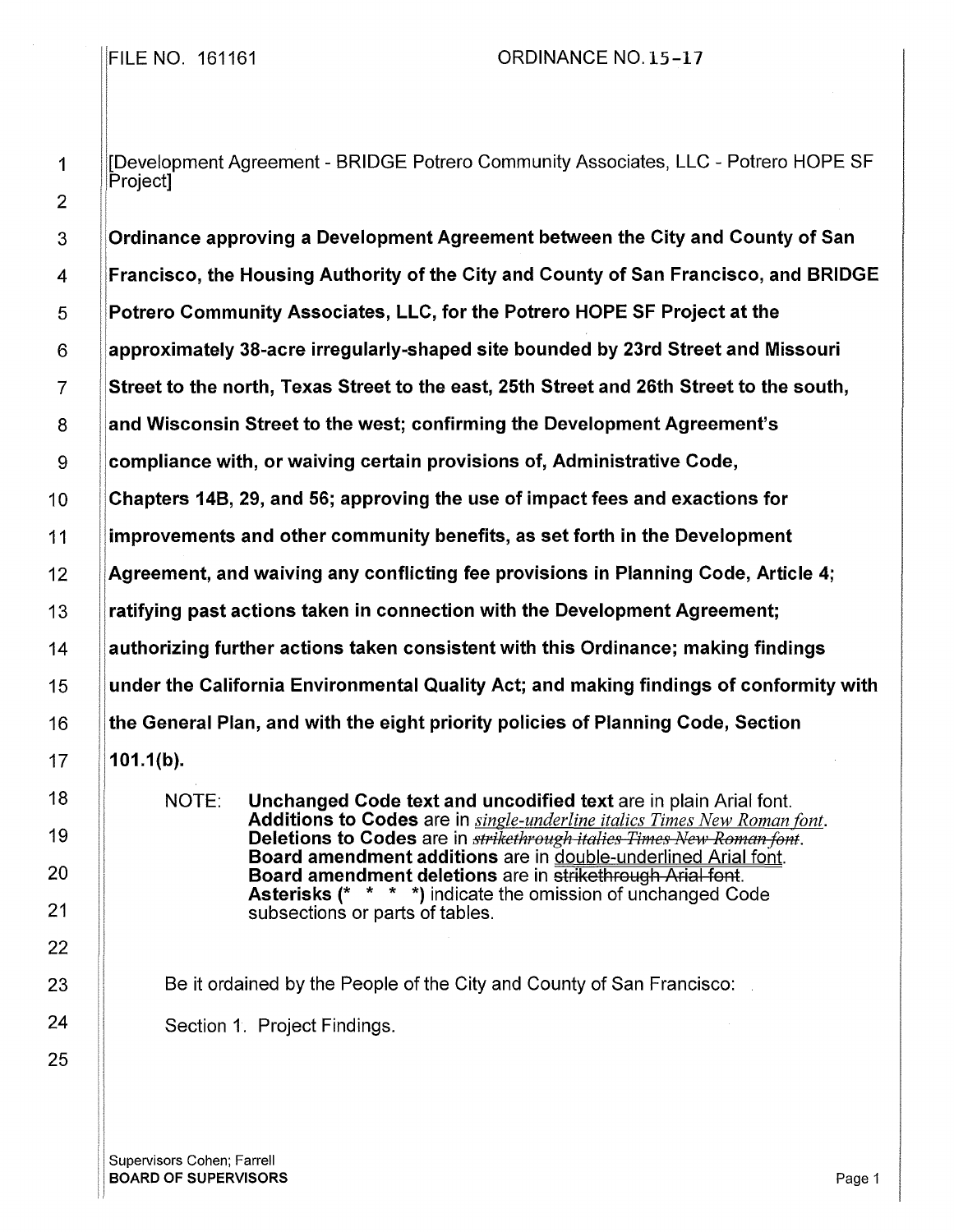1 | (a) California Government Code Section 65864 et seq. authorizes any city, county,  $2$  |  $\alpha$  city and county to enter into an agreement for the development of real property within its 3 **jurisdiction**.

4 (b) Chapter 56 of the Administrative Code ("Chapter 56") sets forth certain 5 **procedures for the processing and approval of development agreements in the City and**  $6$  | County of San Francisco (the "City").

7 (c) HOPE SF is the nation's first large-scale public housing transformation 8 Collaborative aimed at disrupting intergenerational poverty, reducing social isolation, and 9 Creating vibrant mixed-income communities without mass displacement of current residents. 10 Launched in 2007, HOPE SF is a human and real estate capital commitment by the City. 11 HOPE SF, the City's signature anti-poverty and equity initiative, is committed to breaking 12 intergenerational patterns related to the insidious impacts of trauma and poverty, and to 13 Creating economic and social opportunities for current public housing residents through deep 14 investments in education, economic mobility, health and safety.

15 (d) The Potrero HOPE SF project (the "Project"), which is located in the Potrero Hill 16 neighborhood, is an approximately 38-acre irregularly shaped site bounded by 23rd Street 17 I and Missouri Street to the north, Texas Street to the east, 25th Street and 26th Street to the 18 South and Wisconsin Street to the west in San Francisco

19 | (e) The San Francisco Housing Authority owns and operates 619 units of public 20 || housing on the approximately 38-acre site of the Project.

(f) The Project is a mixed-use, mixed-income development with several different components: (i) construction of the public infrastructure to support the Project; (ii) development of private affordable housing on affordable parcels in accordance with an affordable housing plan; (iii) development of private residential projects on market rate parcels; and (iv) development of community improvements (e.g., open space areas,

Supervisors Cohen; Farrell **BOARD OF SUPERVISORS** Page 2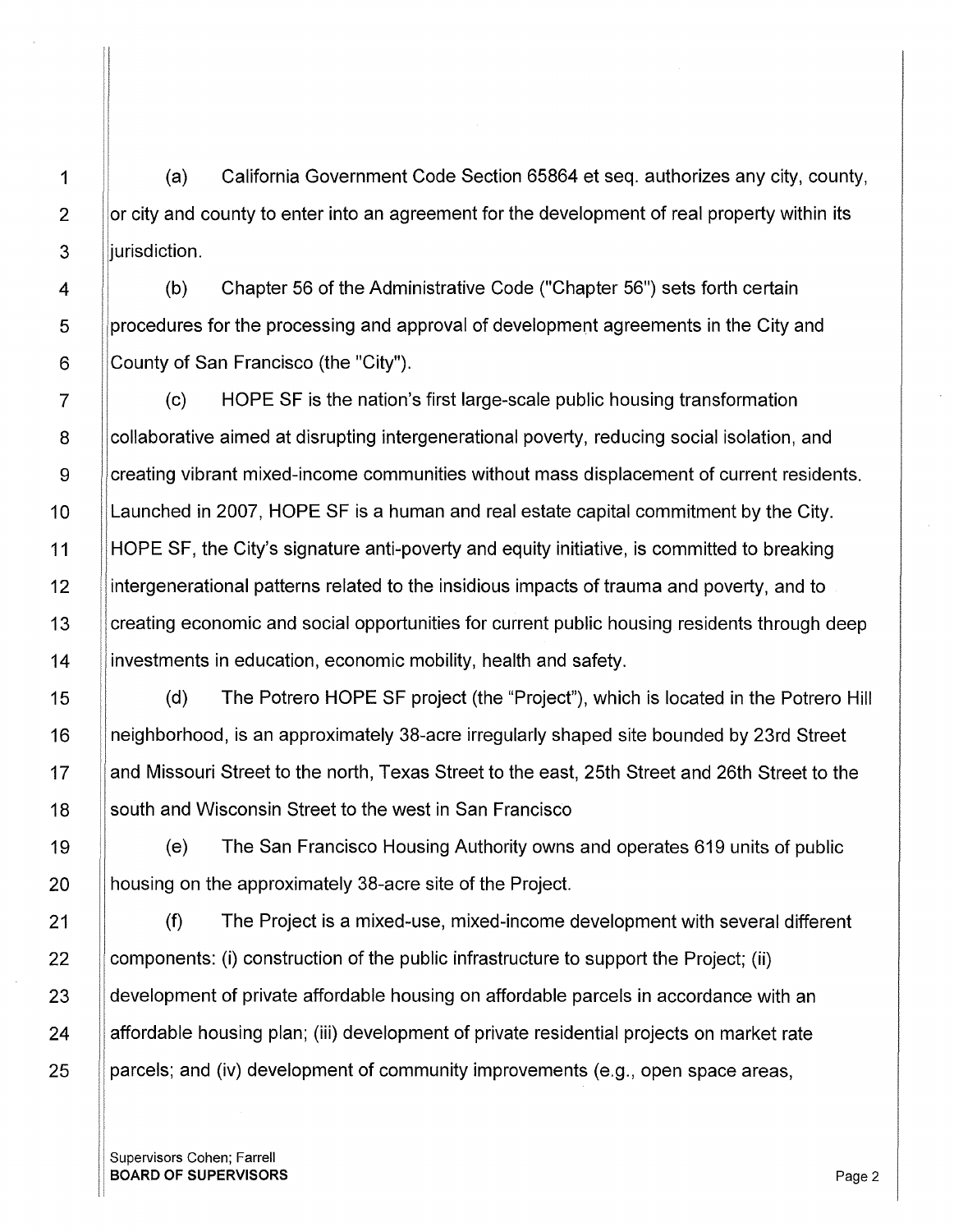community facilities) throughout the Project. The Potrero HOPE master plan consists of a maximum of 1,700 units, of which approximately 800 are replacement units for existing Potrero households and additional affordable housing units. There are also up to 800 units 1 that will be for market rate homeownership and rental. The master plan includes all new streets and utility infrastructure, 3.5 acres of new open spaces, and approximately 50,000 square feet of new neighborhood serving spaces.

(g) BRIDGE Potrero Community Associates, LLC (the "Developer") filed an 8 Application with the City's Planning Department for approval of a development agreement 9 | relating to the Project Site (the "Development Agreement") under Chapter 56. A copy of the 10 **Development Agreement is on file with the Clerk of the Board of Supervisors in File No.** 11 ||161161 and is incorporated herein by reference.

12 **12** (h) This ordinance is companion legislation to other ordinances relating to the 13 | Potrero HOPE SF project, including Planning Code amendments and Zoning Map 14 | || amendments. These ordinances are on file with the Clerk of the Board of Supervisors in File 15 Nos. 161159, 161160, and 161308.

16 (i) The Project will help realize and further the City's HOPE SF goals. In addition to 17 | helping the City realize and further such goals, the City has determined that development of 18 **the Project under the Development Agreement will provide additional benefits to the public** 19 **that could not be obtained through application of existing City ordinances, regulations and** 20 || policies. The Development Agreement will eliminate uncertainty in the City's land use planning 21 **for the Project and secure orderly development of the Project.** 

22 **Section 2. Environmental and Land Use Findings.** 

23 **The Board of Supervisors adopted a companion ordinance related to General Plan** 24 | amendments for the Project. This companion ordinance described the Project and included 25 **findings under the California Environmental Quality Act (Public Resources Code Sections**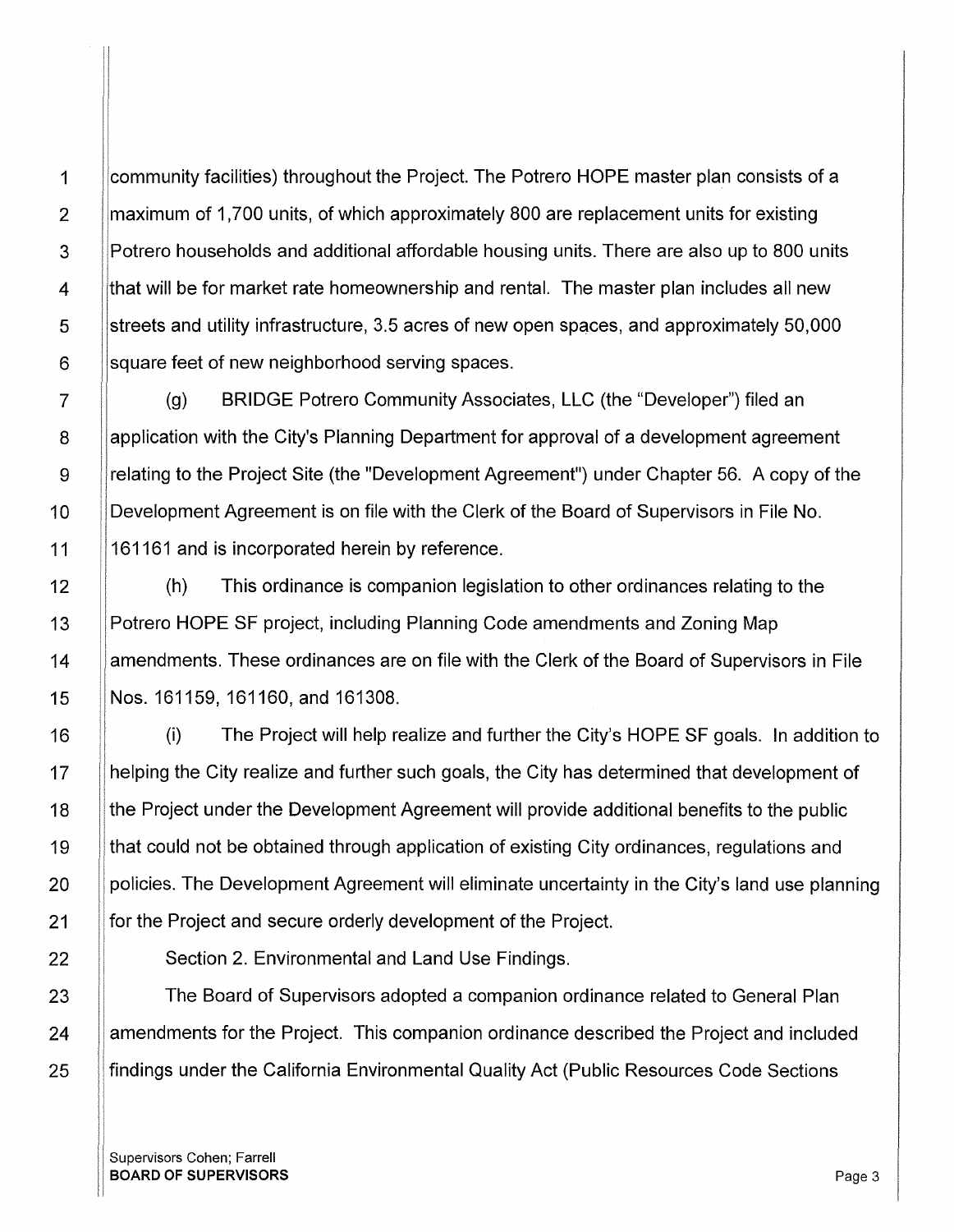1 21000 et seq.), and findings of consistency with the General Plan, and the eight priority policies of Planning Code Section 101.1. The Board of Supervisors adopts all of these 3 **I** findings for purposes of this ordinance. The companion ordinance on the General Plan 4 | ||amendments and the accompanying findings are on file with the Clerk of the Board of 5 Supervisors in File No. 161308 and are incorporated herein by reference.

6 Section 3. Approval of Development Agreement.

7 (a) The Board of Supervisors approves all of the terms and conditions of the 8 |Development Agreement, in substantially the form on file with the Clerk of the Board of 9 ||Supervisors in File No. 161161.

10 | (b) The Board of Supervisors approves and authorizes the execution, delivery and 11 performance by the City of the Development Agreement as follows: (i) the Director of 12 Planning and (other City officials listed thereon) are authorized to execute and deliver the 13 Development Agreement and consents thereto, and (ii) the Director of Planning and other 14 **Appropriate City officials are authorized to take all actions reasonably necessary or prudent to** 15 | perform the City's obligations under the Development Agreement in accordance with its terms. 16 | The Director of Planning, at his or her discretion and in consultation with the City Attorney, is 17 | authorized to enter into any additions, amendments or other modifications to the Development 18 Agreement that the Director of Planning determines are in the best interests of the City and 19 ||that do not materially increase the obligations or liabilities of the City or materially decrease 20 **the benefits to the City as provided in the Development Agreement. Final versions of such** 21 documents shall be provided to the Clerk of the Board for inclusion in the official file within 30  $22$  || days of execution by all parties.

23 **Section 4. Potential Conflict of Development Agreement with Administrative Code;** 24 Waiver of Administrative Code Provisions.

Supervisors Cohen; Farrell **BOARD OF SUPERVISORS** Page 4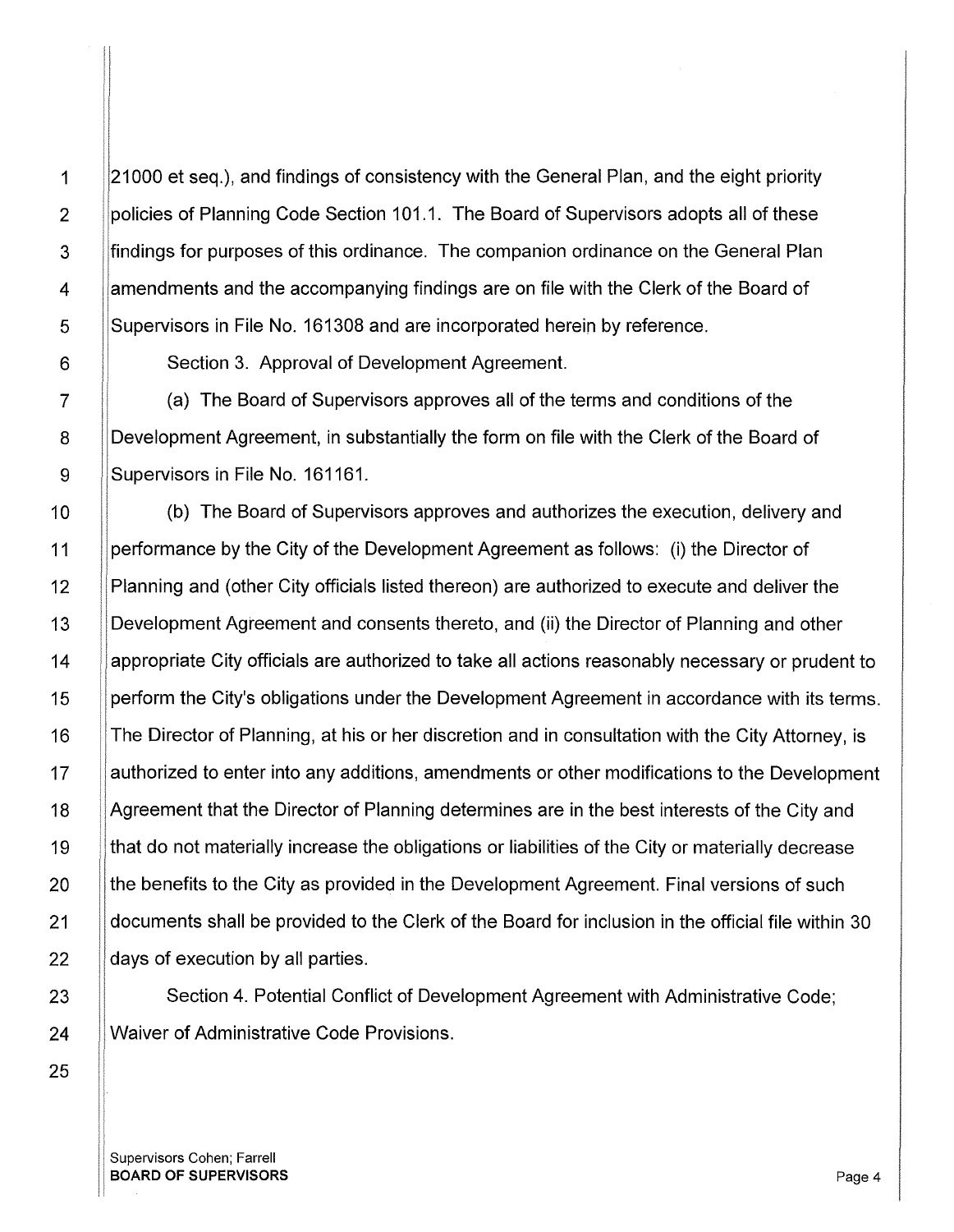$1$  (a) In the event of any conflict between any provision of the Development Agreement 2 Aland Administrative Code Chapters 14B, 29 or 56, the Development Agreement provision shall 3 **prevail**,

4 (b) Without limiting the scope of subsection (a), above, which applies to the 5 Administrative Code Chapters mentioned therein in their entirety, the provisions of 6 Administrative Code Chapters 148, 29 and 56 designated below are, as to the Development 7 Agreement, hereby waived or deemed satisfied. The omission below of a reference to a 8 **particular provision in the Development Agreement or a particular provision in one of the** 9 aforementioned Administrative Code Chapters shall not be construed to negate the 10 ||applicability of subsection (a) to such provisions.

11 (1) The Project comprises nearly 40 acres and is the type of large multi-phase and/or 12 Share in mixed-use development contemplated by the Administrative Code and is deemed to satisfy 13 **the provisions of Chapter 56, Section 56.3(g).** 

14 (2) The provisions of Development Agreement Section 6.6 and the Workforce MOU 15 attached to the Development Agreement as Exhibit I shall apply in lieu of the provisions of 16 City Administrative Code Chapter 14B, Section 14B.20 and Chapter 56, Section 56.7(c).

17 (3) The provisions of the Development Agreement regarding any amendment or 18 termination, including those relating to "Material Change," shall apply in lieu of the provisions 19 of Chapter 56, Section 56.15.

20 **(4)** The City established the HOPE SF Fund through Ordinance No. 180-07, and 21 Affirmed its commitment to HOPE SF through Resolution No. 556-07. Together, those actions 22 Shall apply in lieu of the provisions of Administrative Code Chapter 29.

23 | Section 5. Planning Code Fee Waiver for the Eastern Neighborhoods Impact Fee. 24 **Notwithstanding the fee payment requirements of Planning Code Sections 423 et** 25 Seq. (Eastern Neighborhoods Impact Fee), the fee payments for the Project as identified in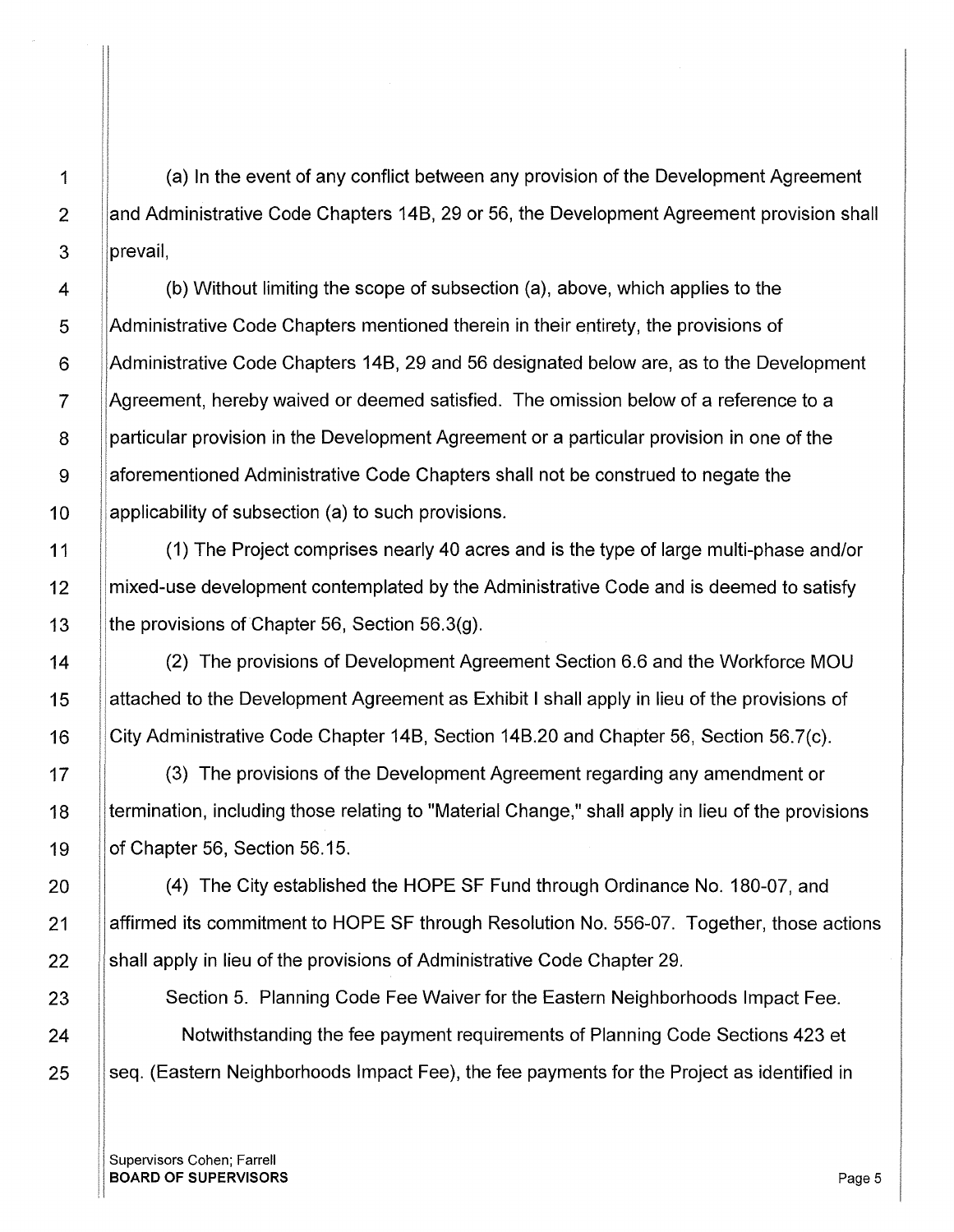lthis ordinance are hereby waived. In lieu of paying said fees, the Developer shall pay the I equivalent amount of fees directly to the Mayor's Office of Housing and Community Development to fund infrastructure and community benefits within the boundaries of the HOPE SF Potrero Special Use District and as contemplated in the Development Agreement. Said fees shall be paid at the same time fees are paid in accordance with Planning Code Sections 423.3 and 423.4.

Section 6. Administrative Code Chapter 56 Waiver.

In connection with the Development Agreement, the Board of Supervisors finds that the requirements of Chapter 56, as modified hereby, have been substantially complied with and waives any procedural or other requirements of Chapter 56 if and to the extent that they have not been strictly complied with.

Section 7. Ratification of Past Actions; Authorization of Future Actions.

All actions taken by City officials in preparing and submitting the Development Agreement to the Board of Supervisors for review and consideration are hereby ratified and confirmed, and the Board of Supervisors hereby authorizes all subsequent action to be taken by City officials consistent with this ordinance.

Section 8. Effective and Operative Dates.

(a) This ordinance shall become effective 30 days after enactment. Enactment occurs when the Mayor signs the ordinance, the Mayor returns the ordinance unsigned or does not sign the ordinance within ten days of receiving it, or the Board of Supervisors overrides the Mayor's veto of the ordinance.

(b) This ordinance shall become operative only on the later of (a) the effective date of this ordinance, or (b) the last occurring effective date among the companion ordinances identified in Section 1(h) of this ordinance. Copies of said ordinances are on file with the

1

Supervisors Cohen; Farrell BOARD OF SUPERVISORS And the state of the state of the state of the state of the state of the state of the state of the state of the state of the state of the state of the state of the state of the state of the state of th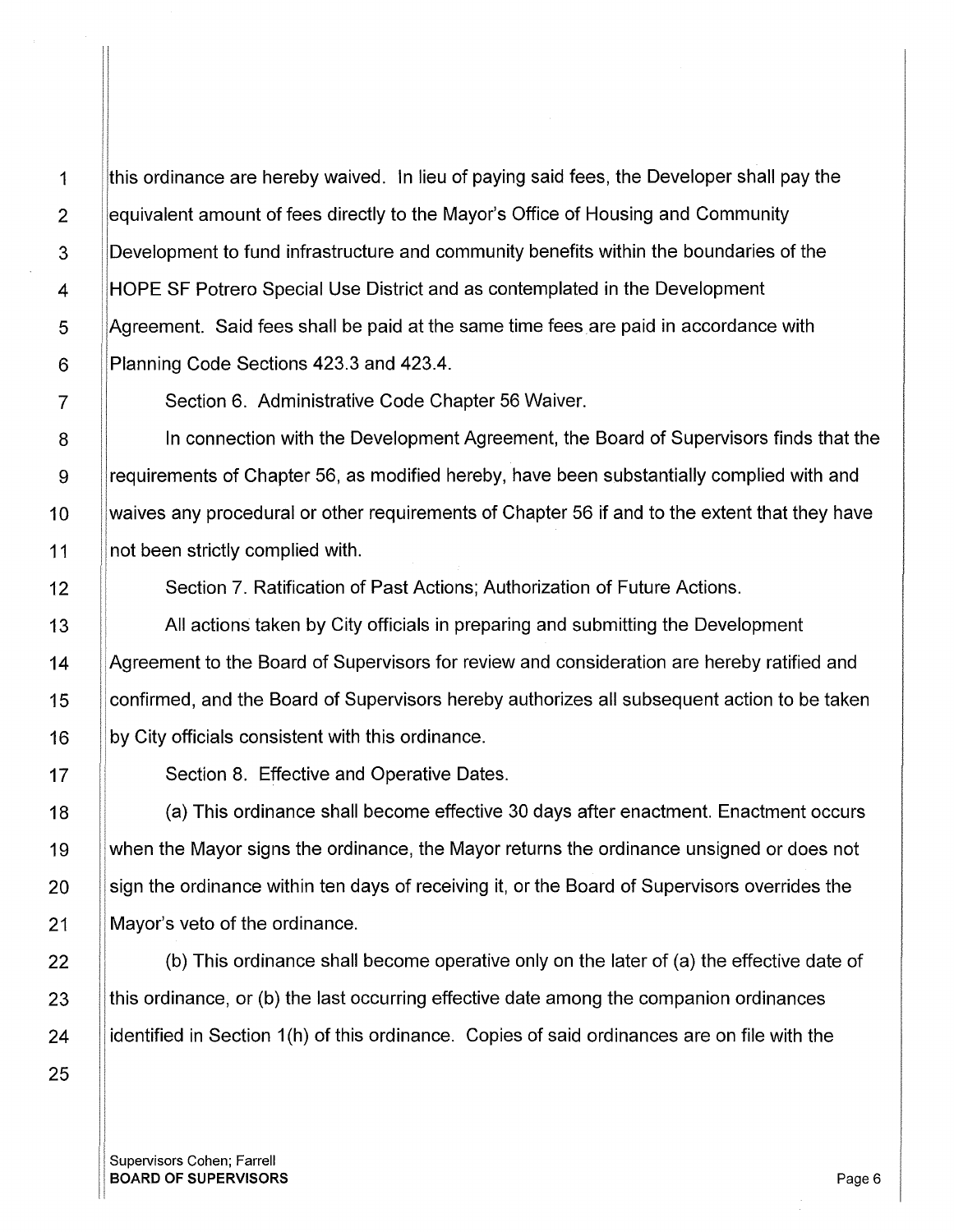| $\mathbf 1$             | <b>Clerk of the Board of Supervisors in File <math>\mathbb{R}^0</math><sub>5.</sub> 161159, 161160, and 161308</b><br>Clerk of the Board of Supervisors in File $\mathbb{R}^0$ <sub>5.</sub> No rights or duties are created under the |
|-------------------------|----------------------------------------------------------------------------------------------------------------------------------------------------------------------------------------------------------------------------------------|
| $\overline{2}$          | Development Agreement until the operative date of this ordinance.                                                                                                                                                                      |
| $\mathbf{3}$            |                                                                                                                                                                                                                                        |
| $\overline{\mathbf{4}}$ | APPROVED AS TO FORM:                                                                                                                                                                                                                   |
| 5                       | <b>DENNIS J. HERRERA, City Attorney</b>                                                                                                                                                                                                |
| 6                       |                                                                                                                                                                                                                                        |
| $\overline{7}$          | By:                                                                                                                                                                                                                                    |
| 8                       | Heidi J. Gewertz<br>Deputy City Attorney<br>n:\land\as2016\1300402\01144773.docx                                                                                                                                                       |
| $\boldsymbol{9}$        |                                                                                                                                                                                                                                        |
| 10                      |                                                                                                                                                                                                                                        |
| 11                      |                                                                                                                                                                                                                                        |
| 12                      |                                                                                                                                                                                                                                        |
| 13                      |                                                                                                                                                                                                                                        |
| 14                      |                                                                                                                                                                                                                                        |
| 15                      |                                                                                                                                                                                                                                        |
| 16                      |                                                                                                                                                                                                                                        |
| 17                      |                                                                                                                                                                                                                                        |
| 18                      |                                                                                                                                                                                                                                        |
| 19                      |                                                                                                                                                                                                                                        |
| 20                      |                                                                                                                                                                                                                                        |
| 21                      |                                                                                                                                                                                                                                        |
| 22                      |                                                                                                                                                                                                                                        |
| 23                      |                                                                                                                                                                                                                                        |
| 24                      |                                                                                                                                                                                                                                        |
| 25                      |                                                                                                                                                                                                                                        |
|                         |                                                                                                                                                                                                                                        |
|                         | Supervisor Cohen                                                                                                                                                                                                                       |

 $\hat{\boldsymbol{\beta}}$